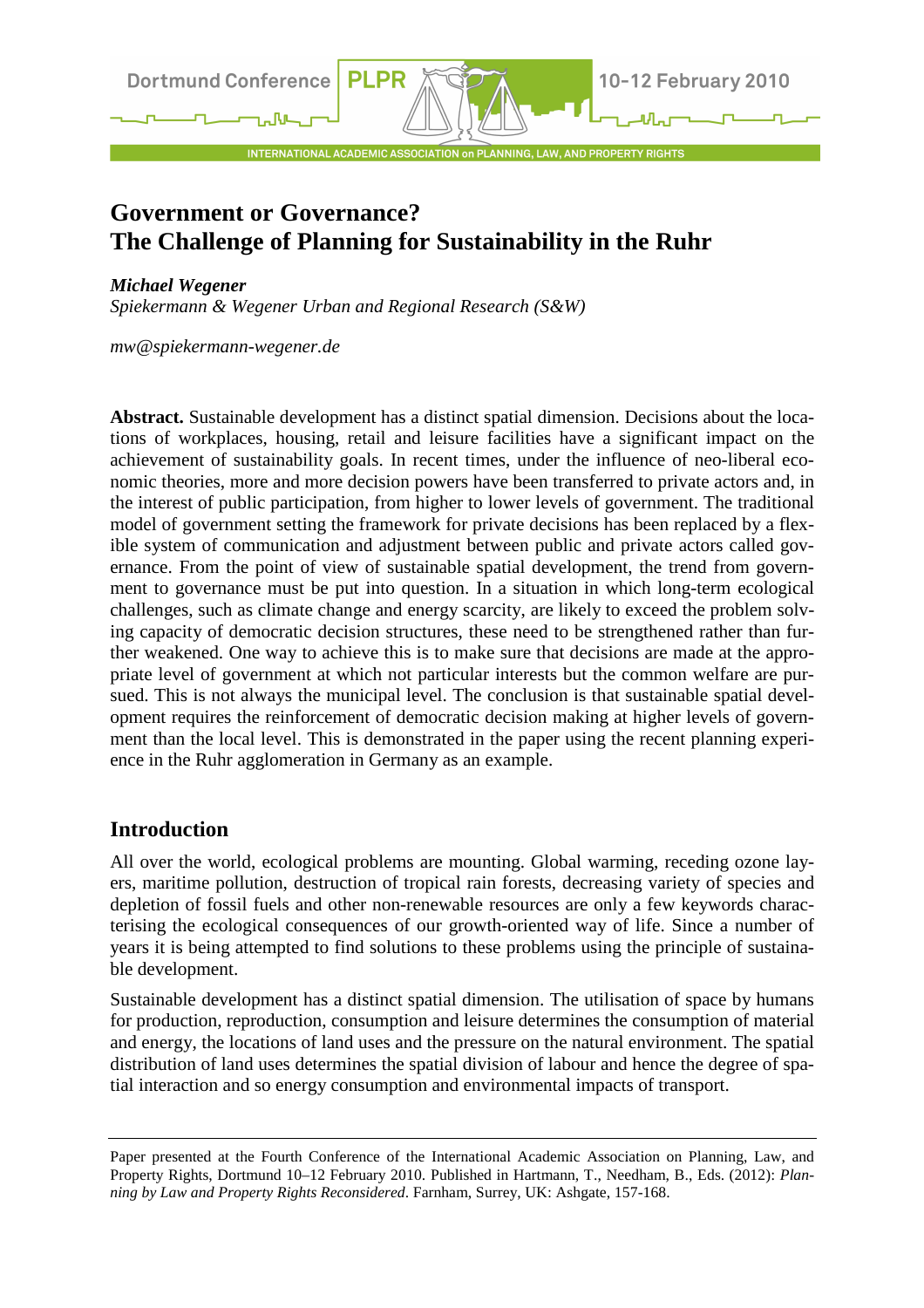Decisions about the locations of workplaces, housing, retail and leisure facilities and the spatial interactions between them have a significant impact on the achievement of sustainability goals. These decisions are largely made by private actors (firms and households), but to a substantial part also by public actors, from local governments to the European Union. In recent times, under the influence of neo-liberal economic theories, more and more decision powers have been transferred to private actors and, in the interest of public participation, from higher to lower levels of government. The traditional model of government setting the framework for private decisions has been replaced by a flexible system of communication and adjustment between public and private actors called governance.

From the point of view of sustainable spatial development, the trend from government to governance must be put into question. In a situation in which long-term ecological challenges, such as climate change and energy scarcity, are likely to exceed the short-term problem solving capacity of democratic decision structures, these need to be strengthened rather than further weakened.

One way to achieve this is to make sure that decisions are made at the appropriate level of government at which not particular interests but the common welfare are pursued. This is not always the municipal level. Due to the evolution of transport systems, the problem space of sustainable spatial development has long exceeded the jurisdiction of local communities. The growing influence of strong private stakeholders on local government decisions and a tax system rewarding competition between municipalities rather than co-operation has led to urban sprawl and more unsustainable transport, in particular if under the motto "less government, more market" regional planning above the local level has been disempowered or entirely abandoned. The most effective policies to achieve sustainable spatial development, policies that make mobility more expensive, can be implemented anyway only at the national or European level. The conclusion is that sustainable spatial development requires the reinforcement of democratic decision making at higher levels of government than the local level.

This is demonstrated in the paper using the recent planning experience in the Ruhr agglomeration in Germany as an example.

# **The spatial organisation of spatial planning**

The small-scale territorial organisation of the Federal Republic of Germany is a fortunate heritage of the medieval division of Germany into many small states. Despite the subdividion into provinces, districts and counties following rational principles after the collapse of the Napoleonic Empire and numerous functional and territorial reorganisations after World War II, important elements of the decentralised spatial structure dating back to the Middle Ages have remained intact, with the effect that Germany's urban hierarchy is today more balanced than those of most other European countries. This is one of the reasons for the relatively strong position of cities in the political system of the country.

Already in the 1970s there was a debate about the most appropriate spatial organisation of spatial planning. Frido Wagener argued that non-compatibility of planning space, administration space and decision space is an impediment for long-range development planning and proposed a five-level spatial planning hierarchy analogous to the federal system of Germany (Wagener, 1970). More recent tendencies in administrative science and practice, however, have reinforced the responsibilities and decision powers of local governments to reduce bureaucracy and strengthen citizen participation (Landesregierung NRW, 2003).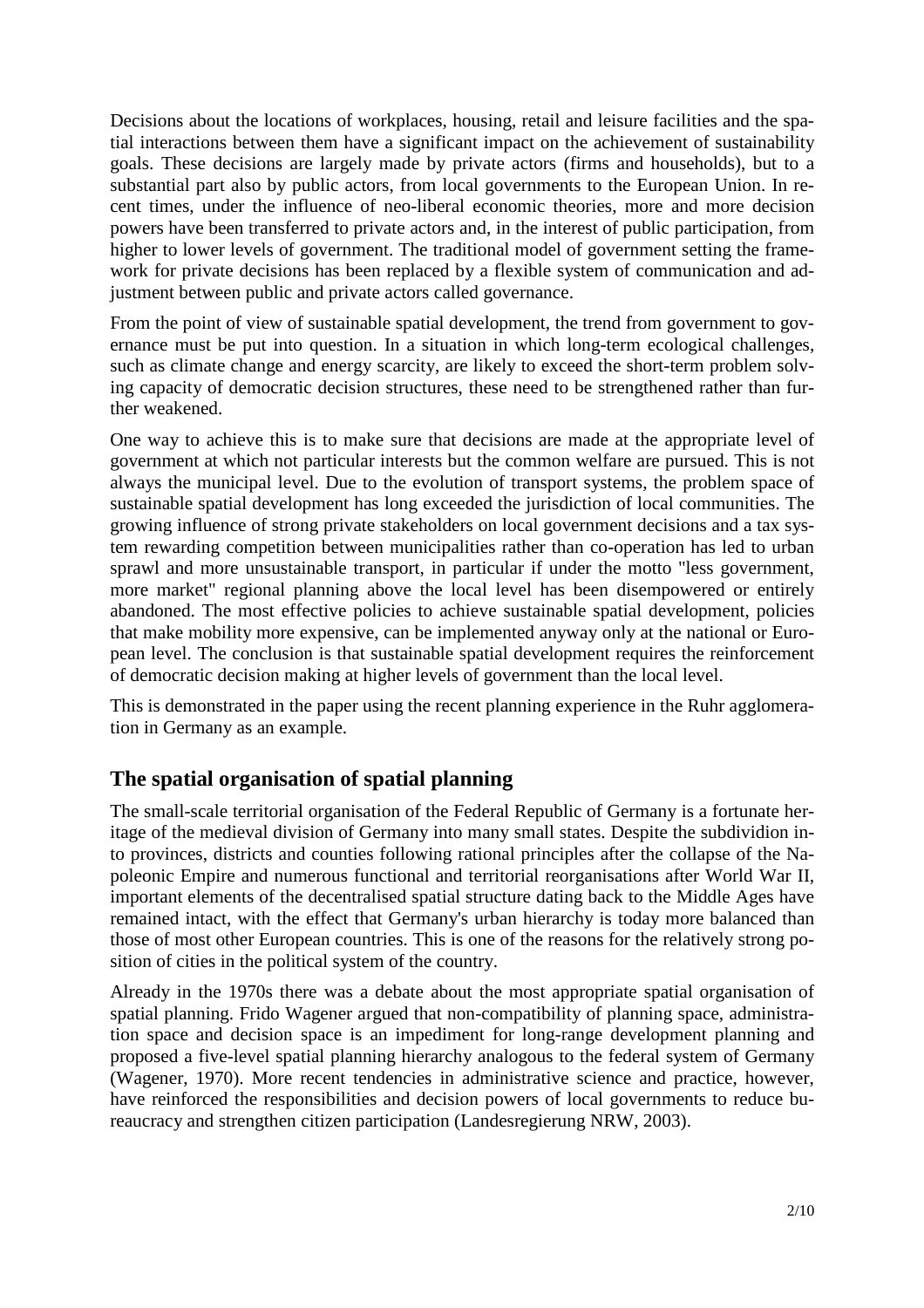These tendencies affect spatial planning at all levels of the federal system. The reform of federalism of 2006 revoked the right of the Federal Government to define the principles of national spatial planning. Instead, both the Federal Government and the Federal States (Länder) are now entitled to make plans for the spatial organisation of their territory, and the Länder have the right to deviate from national plans (ARL, 2008). In several of the Länder, state planning was transferred to the intermediate level of government districts, as in North Rhine-Westphalia, or even to the local level, as in Lower Saxony (Bogumil et al., 2004).

The question is whether this decentralisation of decision powers takes account of future challenges for the spatial organisation of society.

#### **New challenges**

There are numerous new challenges. Global warming, receding ozone layers, maritime pollution, destruction of tropical rain forests, decreasing variety of species and depletion of fossil fuels and other non-renewable resources are only a few keywords characterising the ecological consequences of our growth-oriented way of life. Since a number of years it is being attempted to find solutions to these problems using the principle of sustainable development.

Of the new challenges the reduction of greenhouse gas emissions to mitigate global warming is the most recent and most demanding. The Kyoto Protocol of the United Nations of 1997 defined targets for the reduction of greenhouse gases. According to the Kyoto Protocol, world-wide greenhouse gas emissions are to be reduced by 5.2 percent until 2012 compared with the level of 1990. For the affluent countries of Europe this implies an average reduction by eight percent, whereas no reduction targets were given for developing countries.

Under the impression of growing certainty of the threats of climate change, the heads of state of the European Union in March 2007 signed a declaration that by 2020 their countries achieve 20 percent less energy consumption, 20 percent renewable energy and 20 percent less greenhouse gas emissions compared to 1990 (and 30 percent if other developed countries cooperate). At the G8 Summit in L'Aquila in July 2009 the political leaders agreed that the rich countries must reduce their greenhouse gas emissions by 80 percent until 2050. Despite these commitments, the United Nations Climate Conference in Copenhagen in December 2009 turned out to be a sad demonstration of the "tragedy of the commons", the over-use of free common resources (Hardin, 1968).

In Germany already in 1990 a commission of the Federal Parliament had demanded that the industrialised countries reduce their greenhouse gas emissions by 80 percent until 2050 in order to allow the developing countries to advance their economies (Deutscher Bundestag, 1990). In August 2008 Chancellor Merkel announced that Germany will reduce its greenhouse gas emissions by 40 percent until 2020. In its strategy for sustainable development of 2002, the Federal Government set the target to reduce the allocation of land for buildings and transport from 130 hectares per day to 30 hectares (Deutsche Bundesregierung, 2002).

If these ambitious targets are to be achieved, also spatial planning will have to make its contribution.

#### **Sustainable development**

Sustainable development has a distinct spatial dimension. The utilisation of space by humans for production, reproduction, consumption and leisure determines the consumption of material and energy, the locations of land uses and the pressure on the natural environment. The spatial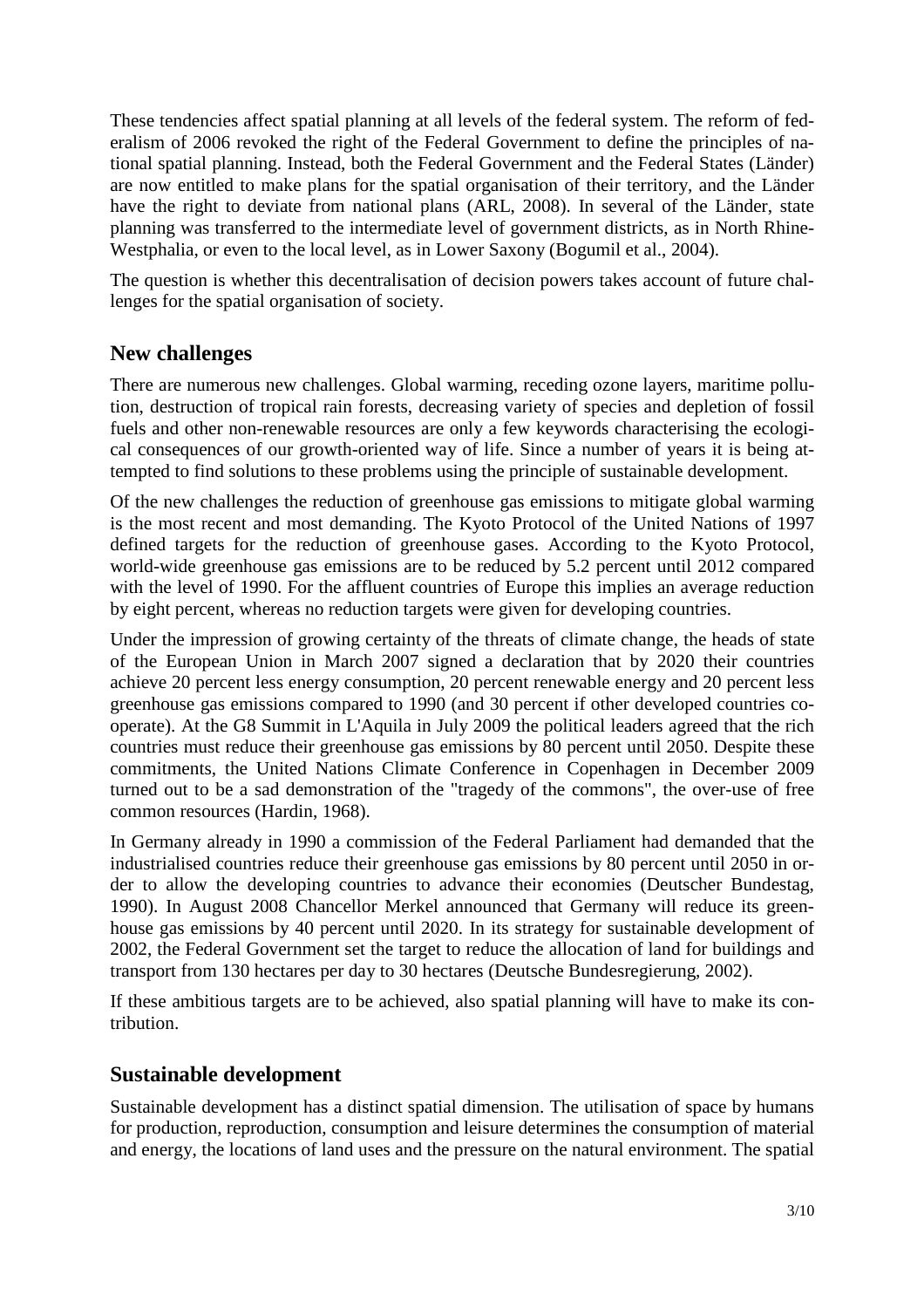distribution of land uses determines the spatial division of labour and hence the degree of spatial interaction and so energy consumption and environmental impacts of transport.

Decisions about the locations of workplaces, housing, retail and leisure facilities and the spatial interactions between them have a significant impact on the achievement of sustainability goals. These decisions are largely made by private actors (firms and households), but to a substantial part also by public actors, from local governments to the European Union.

At the same time all spatial processes have undergone a historically unique enlargement in scale. Because of increasing affluence and technological advances in transport technology, cities have expanded more and more into their hinterlands, with the consequence of ever longer commuting and shopping trips. Labour market regions and catchment areas of central facilities have grown to a multiple of those in pre-industrial times. The disappearance of trade barriers and low transport costs have multiplied the share of goods shipped from far-away countries. With growing interconnectedness of cities and regions, problem space and decision space increasingly fall apart.

Despite of this, in recent times, under the influence of neo-liberal economic theories, more and more decision powers have been transferred to private actors and, in the interest of public participation, from higher to lower levels of government. The traditional model of government setting the framework for private decisions has been replaced by a flexible system of communication and adjustment between public and private actors called governance.

From the point of view of sustainable spatial development, the trend from government to governance must be put into question.

# **Spatial planning as system rationality**

To make this understood, a short review of the history of spatial planning in Germany may be useful (Wegener, 2008).

The development of spatial planning in Germany reflects he history of the Federal Republic. After World War II, cities were rebuilt almost without planning. During the Cold War, the term planning was stigmatised as an expression of authoritarian government control. Only under the impression of the reform policy of the US presidents Kennedy and Johnson this taboo was abandoned. In the 1960s, under a social-liberal government coalition, societal planning became accepted for policy making also in Germany.

At the same time the critique of the poor quality of cities rebuilt without planning increased (Mitscherlich, 1965). It became obvious that to create high-quality residential and workplace environments more comprehensive knowledge was needed than was taught at architectural and civil engineering schools. Following British and US examples, interdisciplinary planning schools were established at the universities of Berlin, Dortmund and Kaiserslautern. Under the influence of the then current paradigms of political economy and systems theory, comprehensive visions of the ideal spatial organisation of society were developed. Particularly influential was the transfer of systems theory to social theory by the sociologist Niklas Luhmann. According to Luhmann, society is an open cybernetic system which survives against its environment by the selection of appropriate action. The reduction of complexity by stabilising the difference between itself and its environment is the raison-d'être of a social system by which it distinguishes itself from biological systems (Luhmann, 1966). Planning, and also spatial planning, as a means to reduce complexity, is therefore a kind of system rationality by which a social system maintains its existence.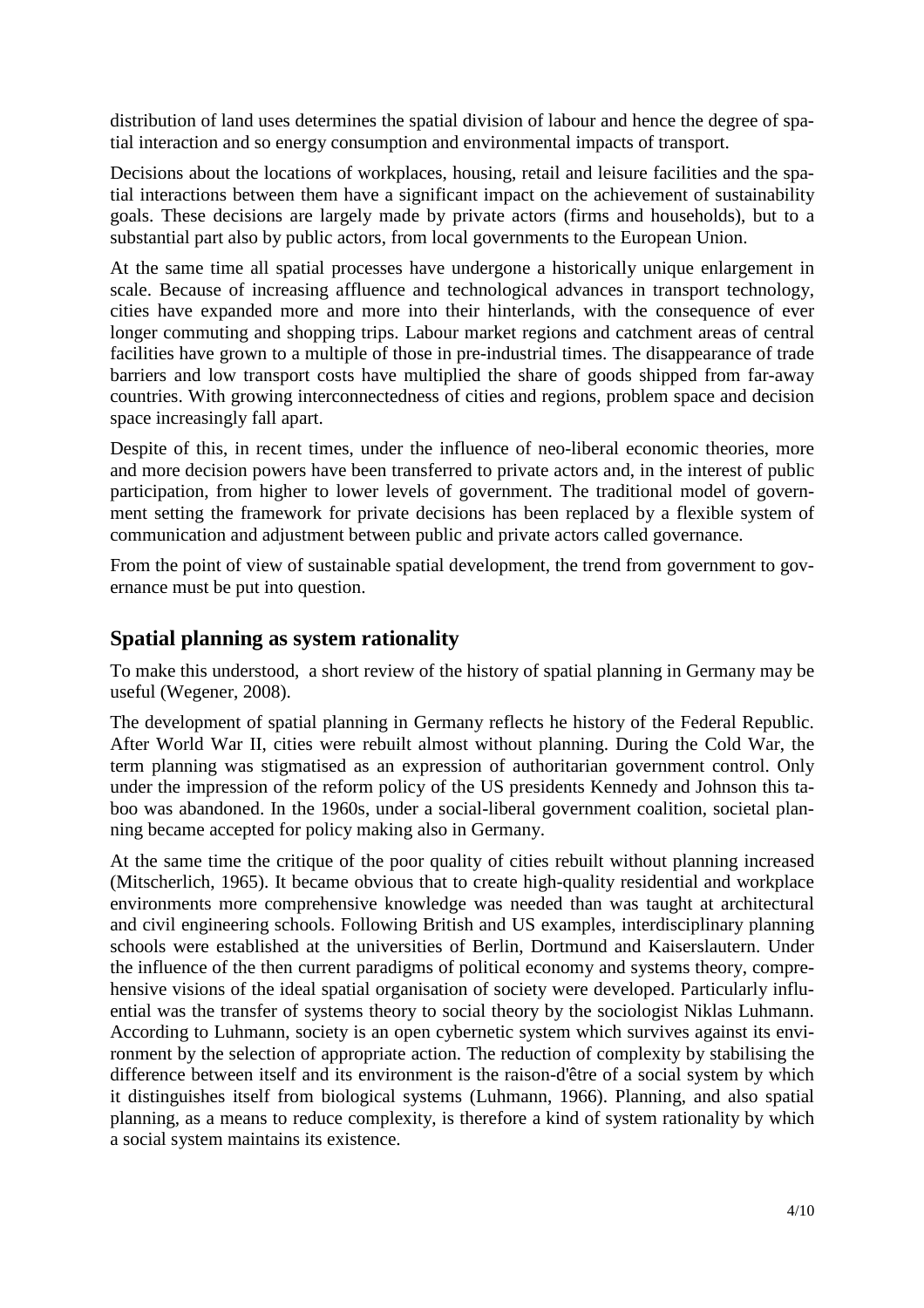But the "planning euphoria" of the 1960s was shattered by the economic crises of the 1970s and 1980s. In the 1990s the neo-liberal economic doctrine originating in the United States and Great Britain spread also to Germany and led to a gradual withdrawal of the state from spatial planning: from grand designs to small, manageable and correctable incremental improvements, and from hierarchical top-down planning to voluntary co-operation between public and private actors termed multi-level governance.

It was again Luhmann who called attention to the possibility that the democratic decision procedures practised today might not be able to adequately respond to the new ecological challenges (Luhmann, 1986, 14):

"Thus the exposure to ecological self-endangerment remains within the context of the possibilities of evolution. [...] The possibility also exists that systems act on their environment in such a way that they cannot exist in this environment later on."

There are many historical examples that originally prosperous human societies disappeared because they over-exploited their ecological resources (Diamond, 2005). Does the slowness of ecological processes exceed the problem processing capacity of democratic societies so that survival of the human species on earth is not guaranteed? The procedures of modern democracies were developed in the eighteenth century when protection against dangers within one election period was sufficient. But is the response scheme of democratic societies also sufficient for planning for future generations? If not, what are the consequences for spatial planning?

#### **Voluntary co-operation**

If Luhmann is right that future ecological challenges might exceed the problem processing capacity of today's democratic structures, these need to be reinforced rather than further weakened. One precondition for this is the greatest possible correspondence of problem and decision space. Due to the evolution of transport systems, however, the problem space of sustainable spatial development has long exceeded the jurisdiction of local communities.

The influence of strong private stakeholders on local government decisions and a tax system rewarding competition between municipalities rather than co-operation has led to urban sprawl and more unsustainable transport, in particular if under the motto "less government, more market" regional planning above the local level has been disempowered or entirely abandoned.

Benjamin Davy, referring to Thomas Hobbes (1651), argues that the natural state of the world is "war of everyone against everyone" (Davy, 2004). To overcome this, there are three ways: (i) to conclude a social contract in which power is voluntarily transferred to one or more individuals for rational and fair decisions about the distribution of goods, (ii) to leave decisions to the "invisible hand" of the market or (iii) to solve conflicts between actors by voluntary cooperation. Davy illustrates the principle of voluntary co-operation by the "prisoner's dilemma" between two municipalities deciding about new commercial or industrial areas: If municipality A plans a large area and municipality B a small one, A wins at the expense of B. If both municipalities plan large areas, both lose. If both co-operate and plan small areas, both win, but less.

Benz et al. (1992) discuss the problems of voluntary co-operation systems as follows: Pareto solutions in which all win are not problematic but rare. More frequent are Kaldor solutions by which inequality is accepted if the welfare gains are large enough to compensate the losers, for instance by payments or arrangements over time. The transaction costs of co-operation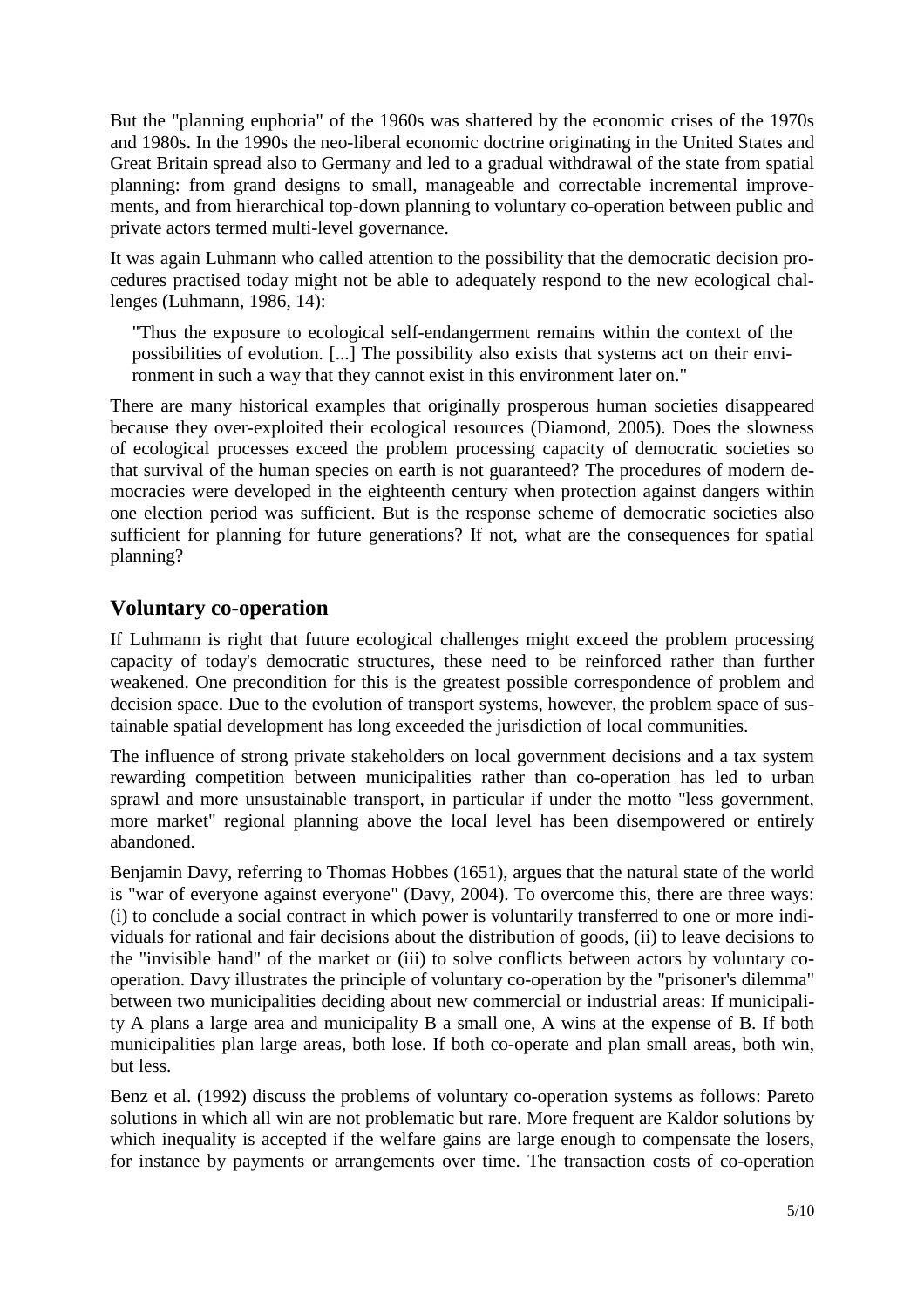systems in terms of time and costs of negotiations are high. Without confirmation by an elected body, negotiated solutions lack democratic legitimation. In multilateral co-operation systems the transactions costs multiply: With the number of co-operation partners, also the number of options to compare and the risk of cumulative vetoes grow, and compensations and arrangements over time become more difficult. If private co-operation partners are involved, the legitimation problem frequently becomes impossible to solve. They conclude that cooperation is a necessary element of social life, but that multilateral co-operation systems are less efficient than multi-level majority systems. Also co-operation systems are not more democratic than majority systems and imply serious legitimation problems, in particular when private actors are involved.

Th conclusion for spatial planning is that for the achievement of long-term goals affecting the whole society and not only individual municipalities, voluntary co-operation between competing municipalities is not sufficient but democratic decisions at the next higher spatial level above the local level are required – more government, less governance.

# **Example Ruhr Area**

These relationships will be demonstrated using the spatial development in the Ruhr agglomeration in Germany as an example (Wegener, 2009).

From the beginning of industrialisation, spatial development in the Ruhr Area has been determined by the interests of large industrial corporations and the competition between the Ruhr cities. The result of 150 years of urbanisation under these conditions is today's settlement structure with its disorganised, almost random pattern of vacant industrial sites, transport corridors and housing areas and the continuing urban sprawl and reduction of open space. What is missing are a common spatial vision for a sustainable spatial development of the Ruhr area and the decision structures necessary for its implementation.

The Ruhr area once was a pioneer in regional long-term spatial planning. The "General Settlement Plan" (General-Siedlungsplan) of 1912 for the western part of the Ruhr by the chief planning officer of Essen, Robert Schmidt, was an early example of comprehensive, longterm regional planning that won international reputation (Schmidt, 1912). Its tradition was continued in the 1960s for the whole Ruhr area by the Association of the Ruhr Coal Mining Area Cities (Siedlungsverband Ruhrkohlenbezirk). The regional development plan of 1966 was the first legal regional plan in the Federal Republic and at the same time the last one for the Ruhr (Petzinger, 2008).

The Siedlungsverband Ruhrkohlenbezirk was founded already in 1920 and, since 1979 as Kommunalverband Ruhrgebiet, is the oldest association of cities in Germany. Since 2004 the Regionalverband Ruhr is its successor. The regional parliament consists of representatives of eleven cities and four rural counties (Kreise) with 42 local governments. Membership is voluntary. In 2008 attempts of the county of Wesel and the city of Hagen to leave the Regionalverband failed only because they did not meet the required two-thirds majority. The cities of Dortmund and Hamm have repeatedly announced their intention to leave the association.

Until very recently there was no regional planning authority for the whole Ruhr area. Since the consolidation of local governments in 1975, regional planning in North Rhine-Westphalia has been in the responsibility of the five government districts (Regierungsbezirke) of the state. The Ruhr area is part of three: Düsseldorf, Münster and Arnsberg (see Figure 1). Each of them has set up its own regional development plan (Gebietsentwicklungsplan).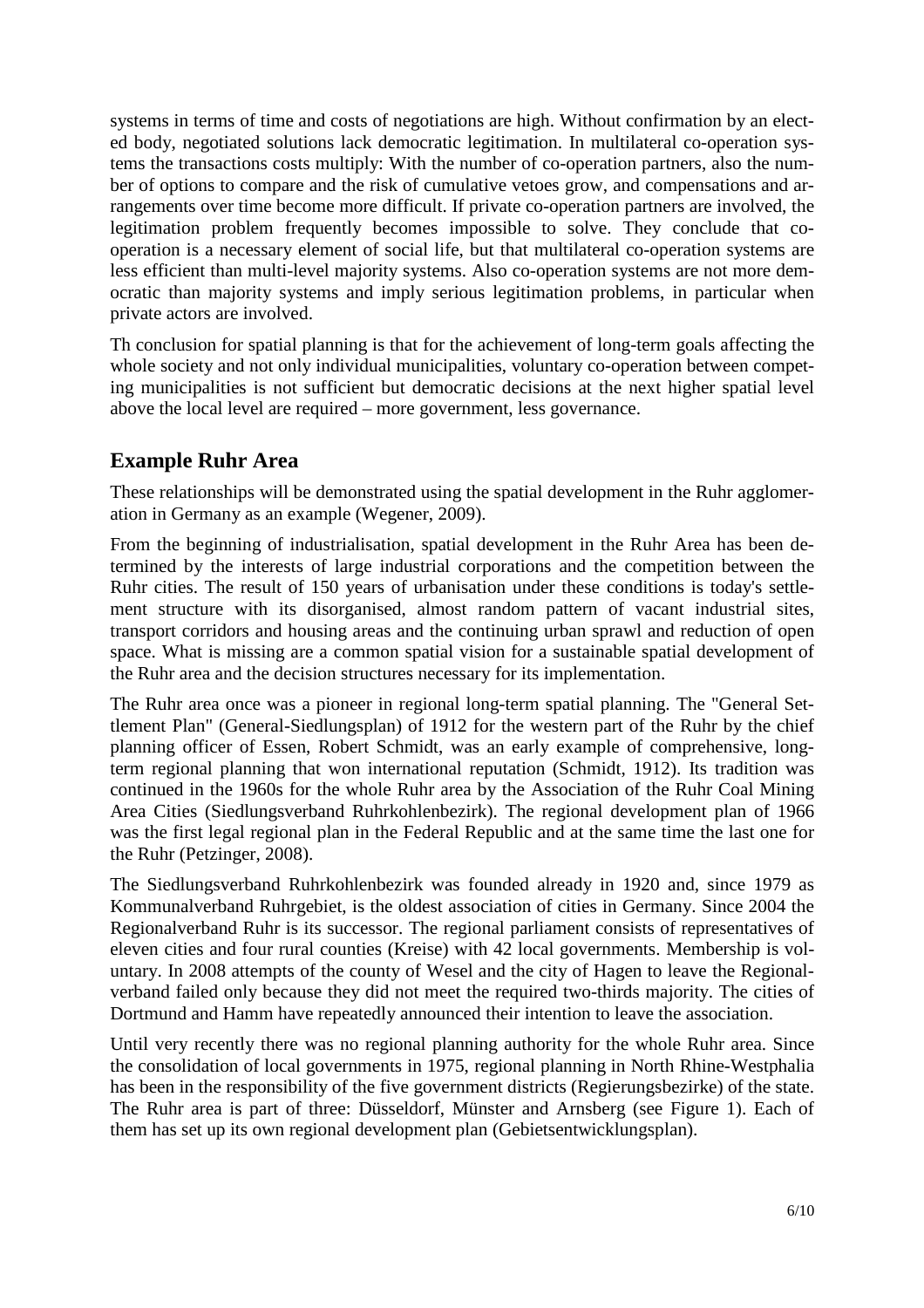

Figure 1. Fragmentation of regional planning in the Ruhr

However, since the revision of the State Planning Law (Landesplanungsgesetz) of 2005, the regional plans are no longer binding for local governments. Three or more municipalities may issue a common regional land use plan combining the functions of both a regional plan and a local land use plan.

For a long time all efforts to establish a common regional plan for the Ruhr area have failed because of the resistance of local governments. Instead there has been a multitude of bilateral and multilateral co-operation initiatives between changing coalitions of local governments.

In a research project together with the Faculty of Spatial Planning of the University of Dortmund in 2003 the eight largest cities in the Ruhr area, Bochum, Dortmund, Duisburg, Essen, Gelsenkirchen, Herne, Mülheim and Oberhausen, formed the Ruhr Region of Cities 2030 (Städteregion Ruhr 2030) to deliberate together about the future of the region. In 2007 the cities of Bottrop, Hamm and Hagen joined. The objective of the co-operation was to overcome the narrow parochialism of the individual cities without losing their own interests out of sight.

Of the eleven cities six, Bochum, Essen, Gelsenkirchen, Herne, Mülheim and Oberhausen, in 2005 established a planning association to develop a regional land use plan. The draft plan published in 2007 was criticised by an expertise commissioned by the state government (Greiving et al., 2008). The experts argued that he plan assumes functions of regional planning in a part of the region and so limits the freedom of future plans for the whole Ruhr area, but that at the same time its spatial resolution of five hectares is too coarse for local land use planning to have binding effect for the municipalities.

In addition there is a great variety of informal co-operations. One example is the draft of a "Masterplan Ruhr" presented in 2006 by eight cities, Duisburg, Oberhausen, Mülheim, Essen, Gelsenkirchen, Herne, Bochum und Dortmund, with chapters on housing, urban design and waterfront development. According to participants, these informal co-operations increasingly lead to formal results, but at the risk of getting lost in too many negotiation activities (Tönnies, 2008).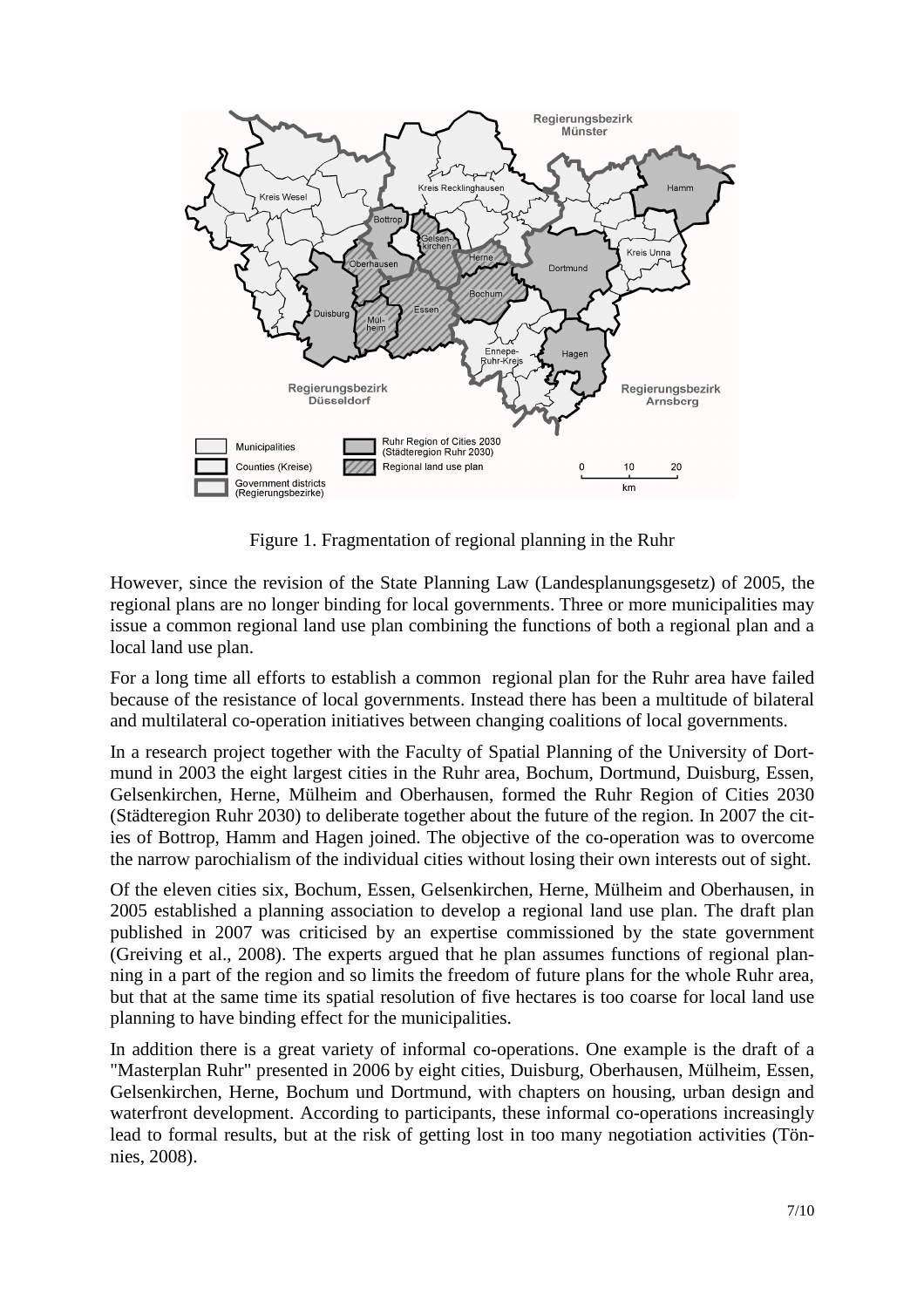A good example for the problems of voluntary co-operation is the regional retail concept for the eastern Ruhr area. The concept was commissioned in 2000 by 21 municipalities (Econ-Consult, 2000). Its general recommendations were to strengthen existing retail centres and to restrict retail development at non-integrated greenfield locations. In addition, recommendations were made for specific types of retail: Local food shops should be preserved as much as possible. Shops for clothing, shoes, toys, electronics, books, etc., should be allowed only in city or neighbourhood centres. Do-it-yourself and garden centres should only serve the local demand of a particular municipality. Only furniture shops were allowed to serve the demand of the whole region. According to the participating cities, the regional retail concept has helped to protect existing shopping areas and to prevent new non-integrated greenfield developments (Stitz, 2007). In 2007 the concept was updated to take account of new developments (BBE Unternehmensberatung, 2007). Despite of this, in May 2008 a do-it-yourself superstore with 20,000 square metres of retail space was opened at a motorway exit between Dortmund and Witten without public transport access, grossly violating all principles of sustainable spatial planning, such as conservation of open space and reduction of car traffic.

In 2009 regional planning in North Rhine-Westphalia was again reorganised. To strengthen the international competitive position of the "Ruhr Metropolis", the responsibility for regional planning in the Ruhr area was transferred to the Regionalverband Ruhr (Lageman et al., 2008). The Regionalverband had already in recent years identified objectives of regional planning to be taken into account in local land use plans. Since 2005 a "Masterplan Spatial and Settlement Structure" for the Ruhr area is under development (not identical with the "Masterplan Ruhr" mentioned above). So far, however, the plan covers only the northern, mainly rural parts of the Ruhr area. It remains to be seen how conflicts with the regional land use plan of the six cities mentioned above and the other planning documents generated by the core cities of the Ruhr will be resolved.

#### **Conclusions**

In Germany Federal and Länder governments have increasingly withdrawn from national and regional planning and delegated responsibility for spatial development to local governments or private actors with the aim to reduce bureaucracy and strengthen citizen participation.

From the point of view of sustainable spatial planning, this trend from government to governance must be put into question*.* In a situation in which long-term ecological challenges, such as climate change and energy scarcity, are likely to exceed the short-term problem solving capacity of democratic decision structures, these need to be strengthened rather than further weakened – more government, less governance.

As long as all structures relevant for the relations between municipalities, in particular the influence of private stakeholders and the system of municipal taxes, reinforce competition rather than co-operation between municipalities, all efforts to achieve the objectives of sustainable spatial development, such as conservation of open space and reduction of car traffic, by voluntary co-operation between municipalities will fail. The most effective policies to achieve sustainable spatial development, policies that make mobility more expensive, can be implemented anyway only at the national or European level.

The conclusion is that sustainable spatial development requires the reinforcement of democratic decision making at the lowest possible level of government at which not particular interests but the common welfare are pursued. For an increasing part of spatial planning decisions this will be a higher level of government than the local level.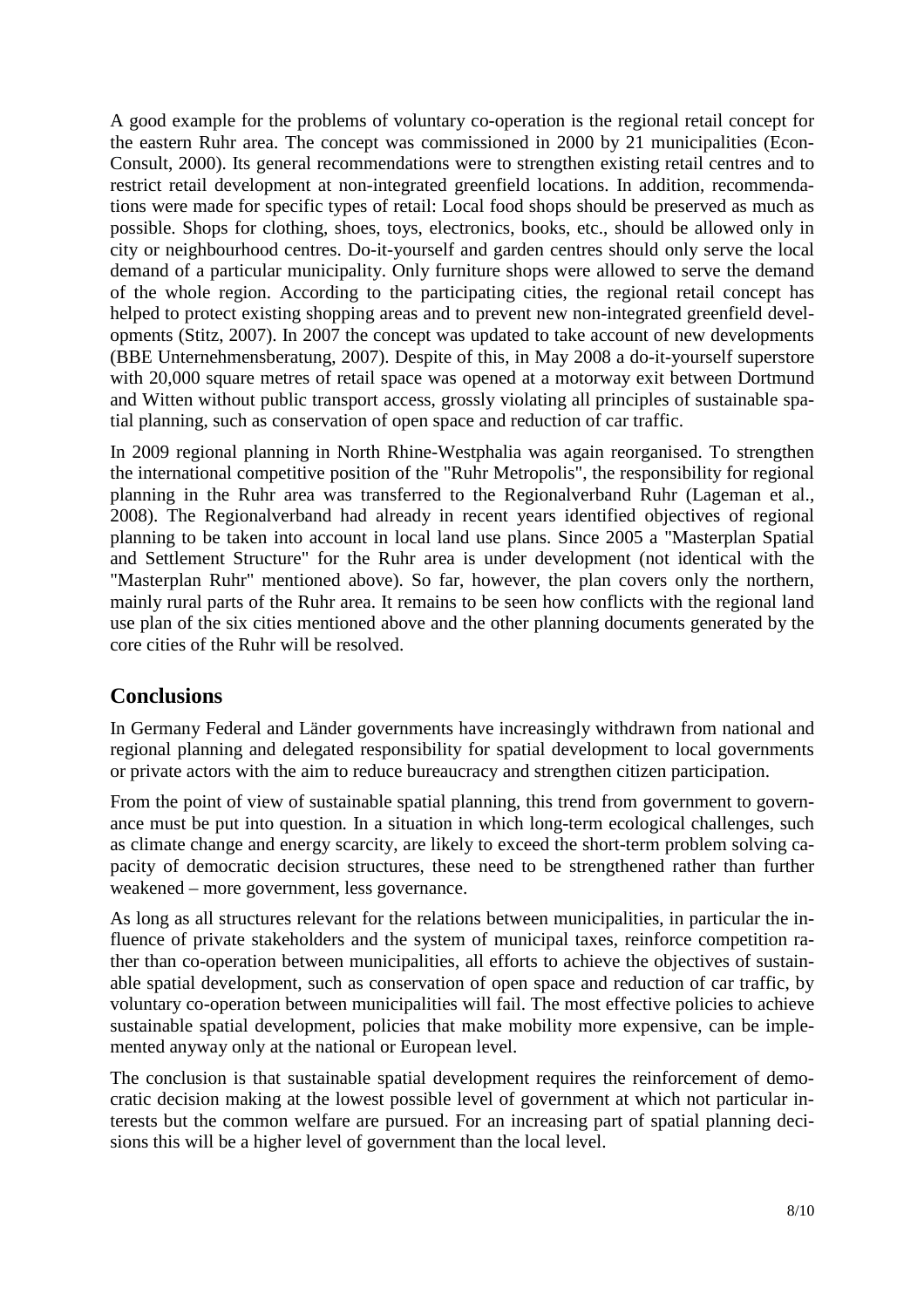# **References**

ARL – Akademie für Raumforschung und Landesplanung (2008): Zum Entwurf des Raumordnungsgesetzes 2008. Stellungnahme des Ad-hoc-Arbeitskreises "Novellierung des ROG" der Akademie für Raumforschung und Landesplanung. *ARL Nachrichten* 4/2008, 3-6.

BBE Unternehmensberatung (2007): *Regionales Einzelhandelskonzept für das Östliche Ruhrgebiet und angrenzende Bereiche*. Fortschreibung 2007. Köln: BBE Unternehmensberatung.

Benz, A., Scharpf, F.W., Zintl, R. (1992): *Horizontale Politikverflechtung. Zur Theorie von Verhandlungssystemen*. Frankfurt/New York: Campus Verlag.

Bogumil, J., Reichard, C., Siebart, P. (2004): *Gutachten zur Verwaltungsstrukturreform in NRW*. Schriftenreihe der Stiftung Westfalen-Initiative 8. Ibbenbüren: Ibbenbürener Vereinsdruckerei GmbH.

Davy, B. (2004): *Die Neunte Stadt. Wilde Grenzen und Städteregion Ruhr 2030*. Wuppertal: Müller + Busmann KG.

Deutsche Bundesregierung (2002): *Perspektiven für Deutschland. Unsere Strategie für eine nachhaltige Entwicklung*. Berlin: Presse- und Informationsamt der Bundesregierung.

Deutscher Bundestag (1990): Dritter Bericht "Schutz der Erde" der Enquête-Kommission "Vorsorge zum Schutz der Erdatmosphäre". *BT-Drucksache 11/8030*, 855. http://dip.bundestag.de/btd/11/080/1108030.pdf.

Diamond, J. (2005): *Collapse. How Societies Choose to Fail or Succeed*. New York: Viking Press.

Econ-Consult. (2000): *Regionales Einzelhandelskonzept für das Östliche Ruhrgebiet und angrenzende Bereiche*. Köln: Econ-Consult Wirtschafts- und Sozialwissenschaftliche Beratungsgesellschaft.

Greiving, S., David, C.-H., Blotevogel, H.H. (2008): *Evaluierung des Planungsinstruments Regionaler Flächennutzungsplan*. Dortmund: plan+risk consult.

Hardin, G. (1968): The tragedy of the commons. *Science* 162/3859, 1243-1248.

Hobbes, T. (1651): *Leviathan or the Matter, Forme and Power of a Commonwealth Ecclesiastical and Civil*. London: Collins, 1962.

Lageman, B., Neumann, U., Schmidt, C.M. (2008): Einheitliche Regionalplanung für die Metropole Ruhr: ein Erfolgsmodell? *Raumforschung und Raumordnung* 66(1), 63-75.

Landesregierung NRW (2003): *Zukunft des öffentlichen Dienstes – öffentlicher Dienst der Zukunft*. Bericht der Kommission "Zukunft des öffentlichen Dienstes – öffentlicher Dienst der Zukunft". Düsseldorf: Landesregierung NRW.

Luhmann, N. (1966): Politische Planung. In: Luhmann, N.: *Politische Planung*. Opladen: Westdeutscher Verlag, 66-89.

Luhmann, N. (1986): *Ökologische Kommunikation. Kann die moderne Gesellschaft sich auf ökologische Gefährdungen einstellen?* Opladen: Westdeutscher Verlag. English: *Ecological Communication*. Cambridge: Polity Press, Chicago: University of Chicago Press, 1989.

Mitscherlich, A. (1965): *Die Unwirtlichkeit unserer Städte. Anstiftung zum Unfrieden*. Frankfurt: Suhrkamp Verlag.